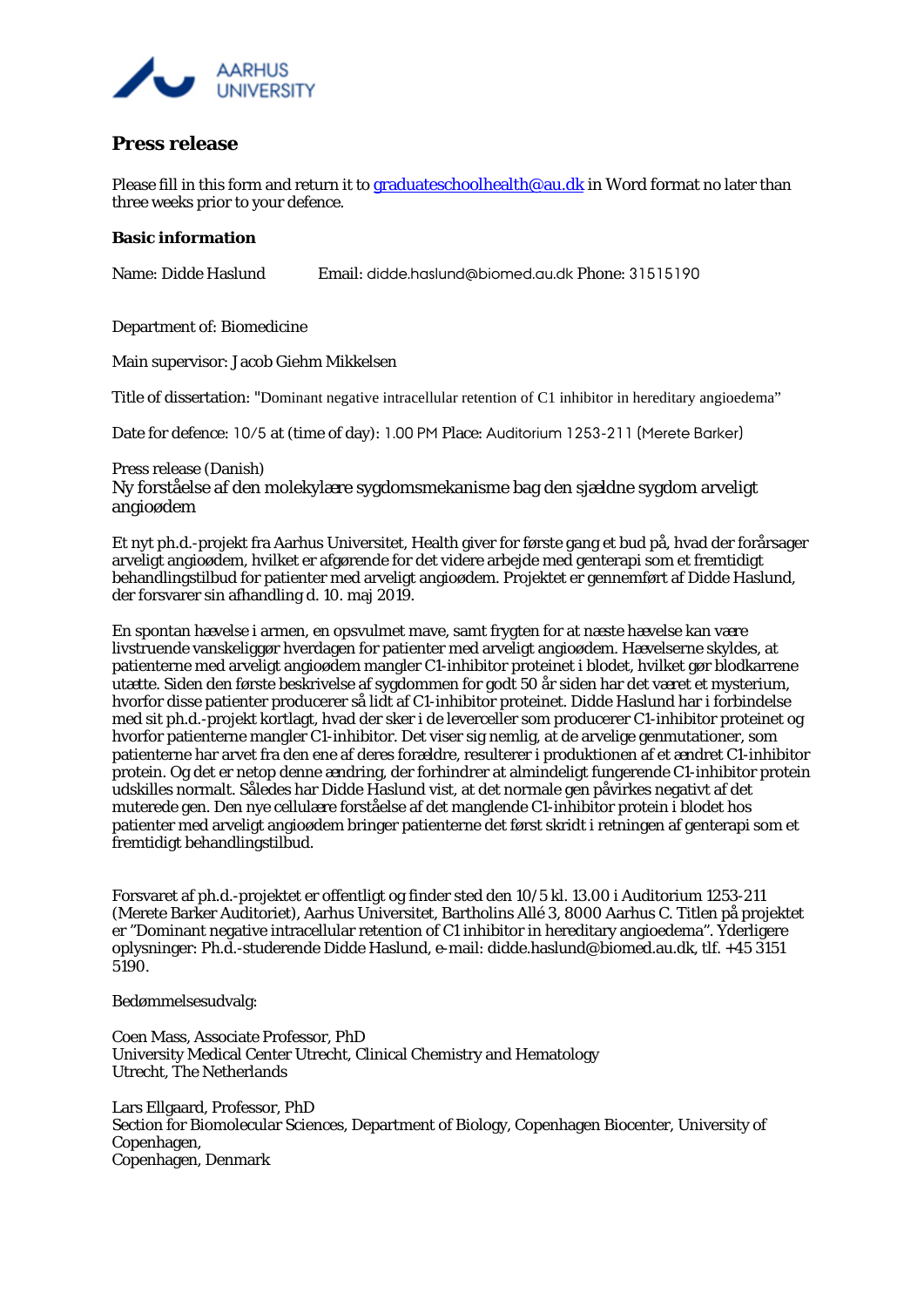

Mette Nyegaard, Associate Professor, PhD (Chairman) Department of Biomedicine, Aarhus University Aarhus, Denmark

Press release (English) New understanding of the molecular disease mechanism in the rare disease hereditary angioedema

A new PhD.-project from Aarhus University, HEALTH, provides for the first time a detailed description of the cellular defects that cause hereditary angioedema, which is essential for further work on gene therapy as a future treatment option for patients with hereditary angioedema. The project was carried out by Didde Haslund, who is defending her dissertation on May 10, 2019.

An arm that spontaneously swells to twice its normal size, a swollen stomach, and the constant fear that the next edema attack can be life-threatening make everyday life difficult for patients with hereditary angioedema. The swellings occur in patients with hereditary angioedema due to the lack of C1-inhibitor protein in their blood, which causes the blood vessels to leak fluid. Since the first description of the disease just over 50 years ago, it has been a mystery why these patients produce so little C1-inhibitor protein. During her PhD project Didde Haslund has identified events that take place in liver cells producing C1-inhibitor protein and described why angioedema patients lack the C1 inhibitor protein. It turns out that the genetic variations, which the patients have inherited from one of their parents, result in the production of a functionally altered C1-inhibitor protein. Precisely this change prevents normal C1-inhibitor protein from being secreted normally. Thus, Didde Haslund has shown that the normal gene is negatively affected by the mutated gene. The new cellular understanding of the lack of C1-inhibitor protein in the blood of patients with hereditary angioedema brings patients the first step in the direction of gene therapy as a future treatment option.

The defence is public and takes place on 05/10 at 1.00 PM in Auditorium 1253-211 (Merete Barker), Aarhus University, Bartholins Allé 3, 8000 Aarhus C. The title of the project is "Dominant negative intracellular retention of C1 inhibitor in hereditary angioedema". For more information, please contact PhD student Didde Haslund, email: didde.haslund@biomed.au.dk, Phone +45 3151 5190.

Assessment committee:

Coen Mass, Associate Professor, PhD University Medical Center Utrecht, Clinical Chemistry and Hematology Utrecht, The Netherlands

Lars Ellgaard, Professor, PhD Section for Biomolecular Sciences, Department of Biology, Copenhagen Biocenter, University of Copenhagen, Copenhagen, Denmark

Mette Nyegaard, Associate Professor, PhD (Chairman) Department of Biomedicine, Aarhus University Aarhus, Denmark

## **Permission**

By sending in this form:

- I hereby grant permission to publish the above Danish and English press releases.
- I confirm that I have been informed that any applicable inventions shall be treated confidentially and shall under no circumstances whatsoever be published, presented or mentioned prior to submission of a patent application, and that I have an obligation to inform my head of department and the university's Patents Committee if I believe I have made an